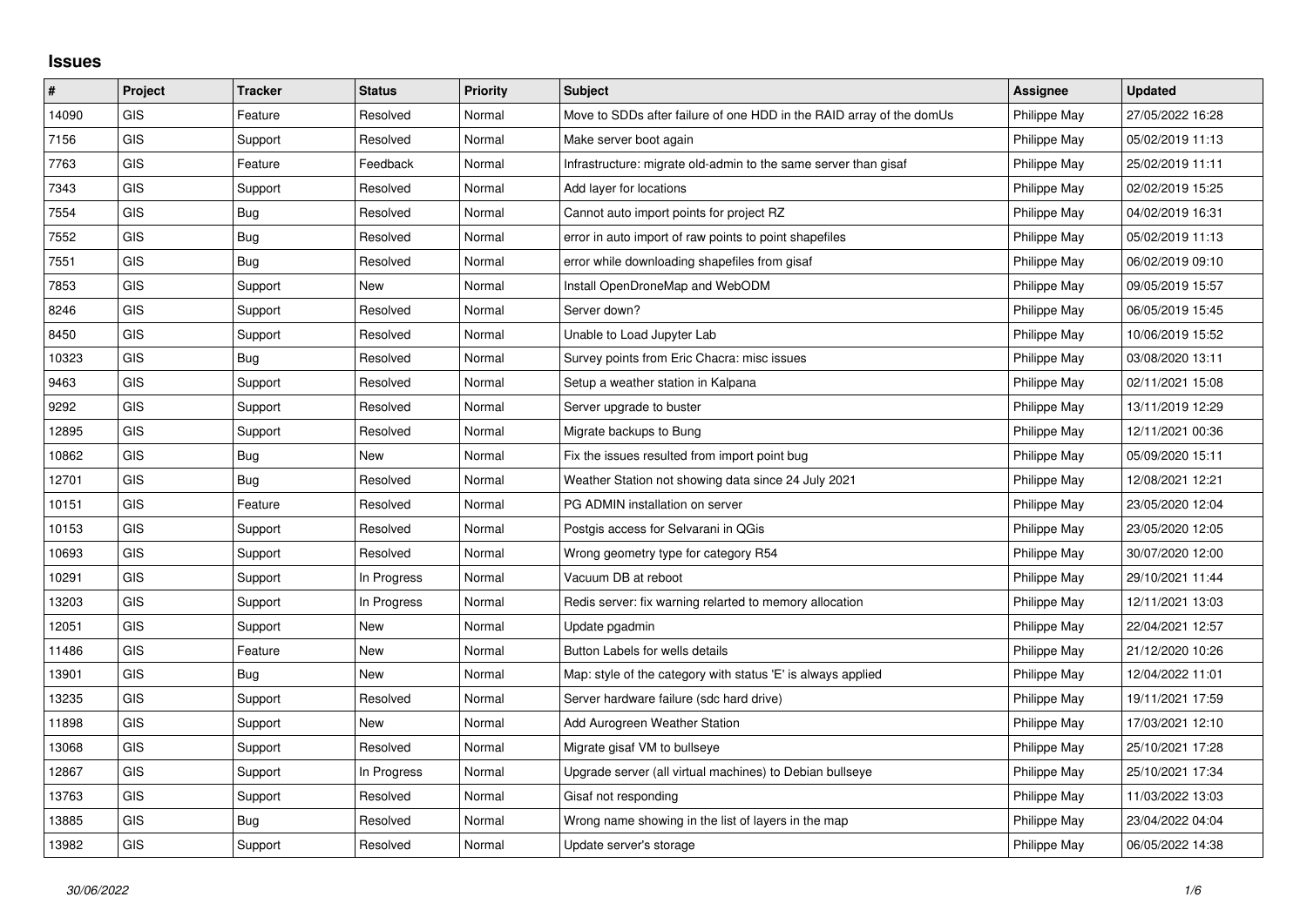| #     | Project                             | <b>Tracker</b> | <b>Status</b> | <b>Priority</b> | <b>Subject</b>                                                     | <b>Assignee</b> | <b>Updated</b>   |
|-------|-------------------------------------|----------------|---------------|-----------------|--------------------------------------------------------------------|-----------------|------------------|
| 13132 | <b>GIS</b>                          | Bug            | Resolved      | Normal          | CSR Weather station missing data 28 nd 29 Otober 2021              | Philippe May    | 06/11/2021 12:20 |
| 6954  | GIS                                 | Support        | Resolved      | Normal          | Create a VM for DB                                                 | Philippe May    | 10/11/2018 16:02 |
| 7161  | GIS                                 | Support        | In Progress   | Normal          | Setup remote backup                                                | Philippe May    | 19/12/2018 10:14 |
| 8504  | GIS                                 | Support        | Resolved      | Normal          | Clean data from the weather station                                | Philippe May    | 04/07/2019 17:05 |
| 6494  | <b>GIS</b>                          | Support        | Resolved      | Normal          | Add CC copyright on data                                           | Philippe May    | 31/08/2018 21:19 |
| 11506 | <b>GIS</b>                          | Documentation  | <b>New</b>    | Normal          | Article on wells levels graphs                                     | Philippe May    | 21/12/2020 16:41 |
| 7402  | <b>GIS</b>                          | Support        | <b>New</b>    | Normal          | Integrate data from well probes                                    | Philippe May    | 10/01/2019 11:12 |
| 6990  | <b>GIS</b>                          | Support        | Resolved      | Normal          | Create a VM for Notebooks                                          | Philippe May    | 10/11/2018 15:57 |
| 7120  | <b>GIS</b>                          | Support        | In Progress   | Normal          | High CPU usage on the server (dom0)                                | Philippe May    | 26/02/2019 13:10 |
| 5978  | <b>GIS</b>                          | Task           | Resolved      | High            | Registration for Bangalore Open Street Map conference              | Philippe May    | 11/06/2018 11:56 |
| 7957  | GIS                                 | <b>Bug</b>     | Feedback      | High            | Export polygon shapefiles do not show "holes"                      | Philippe May    | 04/04/2019 16:14 |
| 3410  | GIS                                 | Support        | Resolved      | High            | Map website to http://water.auroville.org.in                       | Philippe May    | 27/12/2016 22:41 |
| 13991 | GIS                                 | Support        | In Progress   | High            | Gisaf is again hung                                                | Philippe May    | 30/04/2022 14:01 |
| 12075 | <b>GIS</b>                          | Feature        | Resolved      | High            | CSR Weather Station not showing since 22 of april 2021             | Philippe May    | 29/04/2021 15:34 |
| 9220  | GIS                                 | Feature        | Resolved      | High            | Setting the daily resampling of weather data starting from 8.30 am | Philippe May    | 08/01/2020 17:57 |
| 13883 | <b>GIS</b>                          | Support        | Resolved      | Urgent          | Gisaf not responding - Possible issue with tag editing?            | Philippe May    | 07/04/2022 19:34 |
| 14072 | GIS                                 | Support        | Resolved      | Urgent          | Gisaf very slow                                                    | Philippe May    | 19/05/2022 02:29 |
| 13115 | GIS                                 | Task           | In Progress   | Urgent          | Server not working after power cut                                 | Philippe May    | 29/10/2021 11:05 |
| 13847 | <b>GIS</b>                          | Support        | <b>New</b>    | Urgent          | Gisaf not responding                                               | Philippe May    | 01/04/2022 17:08 |
| 3368  | GIS                                 | Bug            | Resolved      | Urgent          | Cannot upload data                                                 | Philippe May    | 21/12/2016 12:10 |
| 13447 | <b>GIS</b>                          | Support        | Resolved      | Urgent          | Server down due to electrical power cut                            | Philippe May    | 31/12/2021 17:14 |
| 12049 | GIS                                 | Bug            | Resolved      | Immediate       | <b>Gisaf Error</b>                                                 | Philippe May    | 22/04/2021 10:39 |
| 7696  | Geomatic studio<br>models for Gisaf | Feature        | Resolved      | Normal          | HT Cables shapefile from Johan                                     | Philippe May    | 25/02/2019 18:54 |
| 11678 | Geomatic studio<br>models for Gisaf | Feature        | New           | Normal          | Add new models for AVES                                            | Philippe May    | 02/02/2021 12:13 |
| 13968 | Geomatic studio<br>models for Gisaf | Feature        | Resolved      | Normal          | Create layers and all for the LB records                           | Philippe May    | 28/04/2022 17:18 |
| 12646 | Geomatic studio<br>models for Gisaf | Feature        | <b>New</b>    | Normal          | Add and import new data from Johan for OFC                         | Philippe May    | 01/08/2021 19:46 |
| 7710  | Geomatic studio<br>models for Gisaf | Feature        | Resolved      | Normal          | Add fields to the individual components                            | Philippe May    | 25/02/2019 13:07 |
| 7711  | Geomatic studio<br>models for Gisaf | Feature        | Resolved      | Normal          | Add fields to component types                                      | Philippe May    | 25/02/2019 13:06 |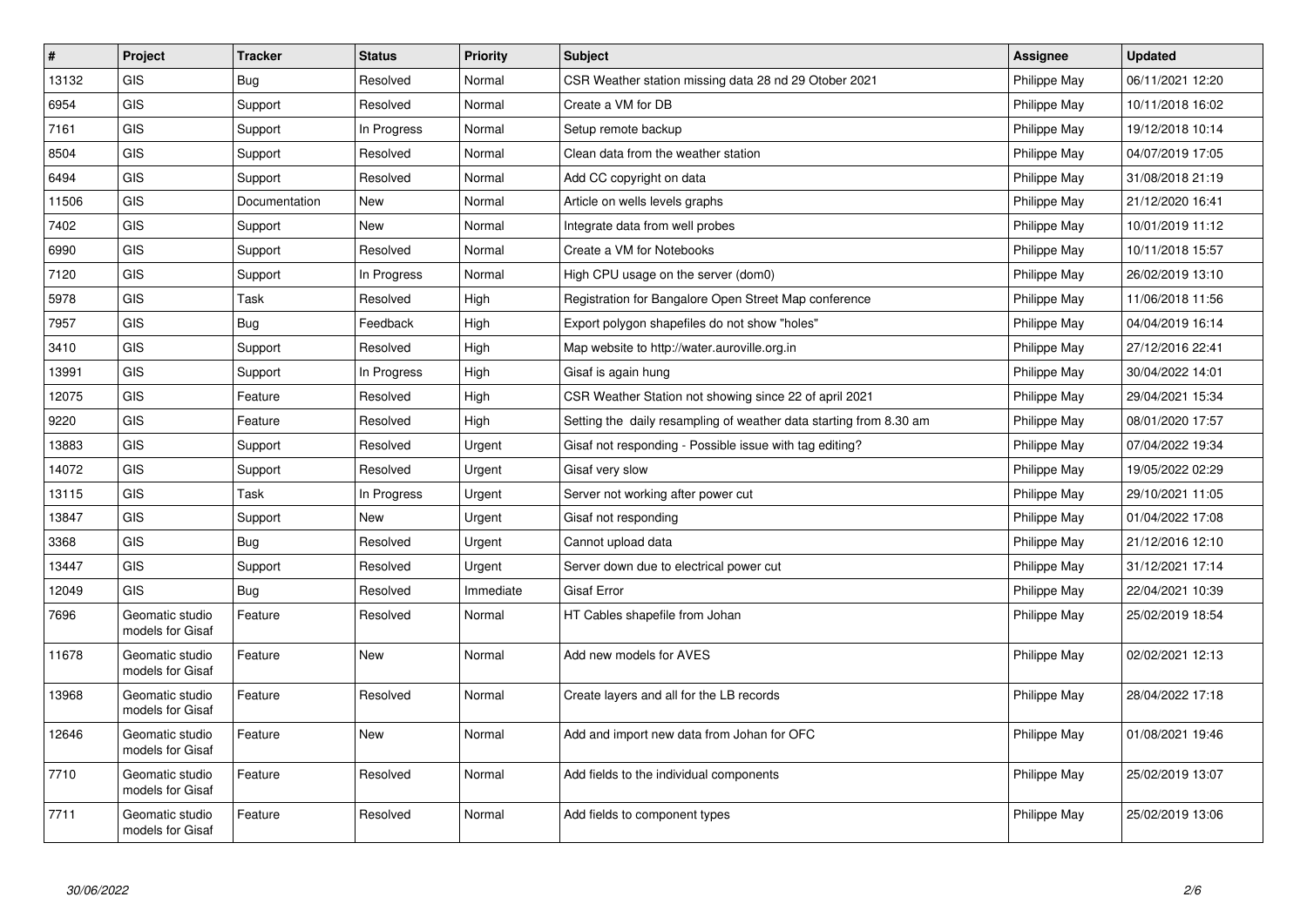| $\pmb{\#}$ | Project                             | <b>Tracker</b> | <b>Status</b> | <b>Priority</b> | <b>Subject</b>                                                                   | <b>Assignee</b> | <b>Updated</b>   |
|------------|-------------------------------------|----------------|---------------|-----------------|----------------------------------------------------------------------------------|-----------------|------------------|
| 7709       | Geomatic studio<br>models for Gisaf | Feature        | Resolved      | Normal          | Waste water treatment plant improvements                                         | Philippe May    | 19/03/2019 23:58 |
| 7725       | Geomatic studio<br>models for Gisaf | Feature        | Resolved      | Normal          | Add a button for generating reports                                              | Philippe May    | 25/02/2019 13:08 |
| 8096       | Geomatic studio<br>models for Gisaf | Task           | Resolved      | Normal          | Creating a Gkpg/shp for elevation points in Basins with category as an attribute | Philippe May    | 24/05/2019 16:57 |
| 7935       | Geomatic studio<br>models for Gisaf | Task           | Resolved      | Normal          | Template components in order                                                     | Philippe May    | 20/03/2019 15:18 |
| 7936       | Geomatic studio<br>models for Gisaf | <b>Task</b>    | Resolved      | Normal          | Add the wastewater type to the origin                                            | Philippe May    | 19/03/2019 23:56 |
| 6907       | Gisaf                               | Support        | New           | Low             | Study alternative for TileServer                                                 | Philippe May    | 11/01/2020 11:45 |
| 6090       | Gisaf                               | Bug            | New           | Low             | Polygon rendering issue                                                          | Philippe May    | 07/03/2019 16:24 |
| 5618       | Gisaf                               | Feature        | Resolved      | Low             | Export layers as DXF                                                             | Philippe May    | 05/03/2019 12:42 |
| 7379       | Gisaf                               | Feature        | New           | Low             | Make Gisaf installable (Progressive Web App)                                     | Philippe May    | 02/02/2019 10:27 |
| 6099       | Gisaf                               | Feature        | New           | Low             | Sanic/Gino admin                                                                 | Philippe May    | 07/03/2019 16:24 |
| 10740      | Gisaf                               | Bug            | Resolved      | Normal          | Change status: issue with projection system                                      | Philippe May    | 17/09/2020 14:34 |
| 10569      | Gisaf                               | Feature        | Resolved      | Normal          | Well Masterfile/Repository                                                       | Philippe May    | 19/12/2020 17:10 |
| 13766      | Gisaf                               | Bug            | New           | Normal          | OGCAPI: make async                                                               | Philippe May    | 11/03/2022 14:39 |
| 3472       | Gisaf                               | Feature        | Resolved      | Normal          | Weather station graphs: choice of parameters                                     | Philippe May    | 10/03/2019 14:52 |
| 13202      | Gisaf                               | Support        | Resolved      | Normal          | Gisaf is showing error                                                           | Philippe May    | 12/11/2021 12:59 |
| 11649      | Gisaf                               | Feature        | Resolved      | Normal          | Wells timeline dashboard misc. improvements                                      | Philippe May    | 27/01/2021 15:47 |
| 11577      | Gisaf                               | Feature        | Resolved      | Normal          | Dashboard: multiple sections per page                                            | Philippe May    | 27/01/2021 12:37 |
| 11449      | Gisaf                               | Feature        | Resolved      | Normal          | Strip extra characters when importing survey CSV files                           | Philippe May    | 10/12/2020 01:06 |
| 10224      | Gisaf                               | Support        | Resolved      | Normal          | Update gs.basemaps in Jupyter notebooks                                          | Philippe May    | 14/06/2021 16:15 |
| 11886      | Gisaf                               | Support        | Resolved      | Normal          | Pandas resample deprecation warning                                              | Philippe May    | 16/03/2021 12:49 |
| 13952      | Gisaf                               | Support        | Resolved      | Normal          | Gisaf isn't Connecting                                                           | Philippe May    | 25/04/2022 11:27 |
| 11907      | Gisaf                               | Feature        | Resolved      | Normal          | Allow specific project list for custom models                                    | Philippe May    | 19/03/2021 16:13 |
| 11762      | Gisaf                               | Feature        | Resolved      | Normal          | Switch from Mapbox to Maplibre                                                   | Philippe May    | 20/11/2021 15:21 |
| 13258      | Gisaf                               | <b>Bug</b>     | Resolved      | Normal          | Missing data from AmbientWeather weather stations                                | Philippe May    | 21/11/2021 16:50 |
| 13090      | Gisaf                               | Support        | Resolved      | Normal          | Importing error in new admin                                                     | Philippe May    | 28/10/2021 11:00 |
| 13125      | Gisaf                               | Bug            | Resolved      | Normal          | Live layers: error with no detail shown                                          | Philippe May    | 01/11/2021 19:06 |
| 13681      | Gisaf                               | Support        | Resolved      | Normal          | Gisaf isn't Connecting                                                           | Philippe May    | 19/02/2022 11:01 |
| 10948      | Gisaf                               | Feature        | Resolved      | Normal          | Add WMS3 server capabilities (with pygeoapi)                                     | Philippe May    | 14/09/2020 16:59 |
| 5033       | Gisaf                               | Feature        | Resolved      | Normal          | Add an option to display a base line in the bar charts                           | Philippe May    | 04/01/2018 01:09 |
| 6069       | Gisaf                               | Task           | Resolved      | Normal          | wwtp output and flow component - output                                          | Philippe May    | 22/06/2018 15:15 |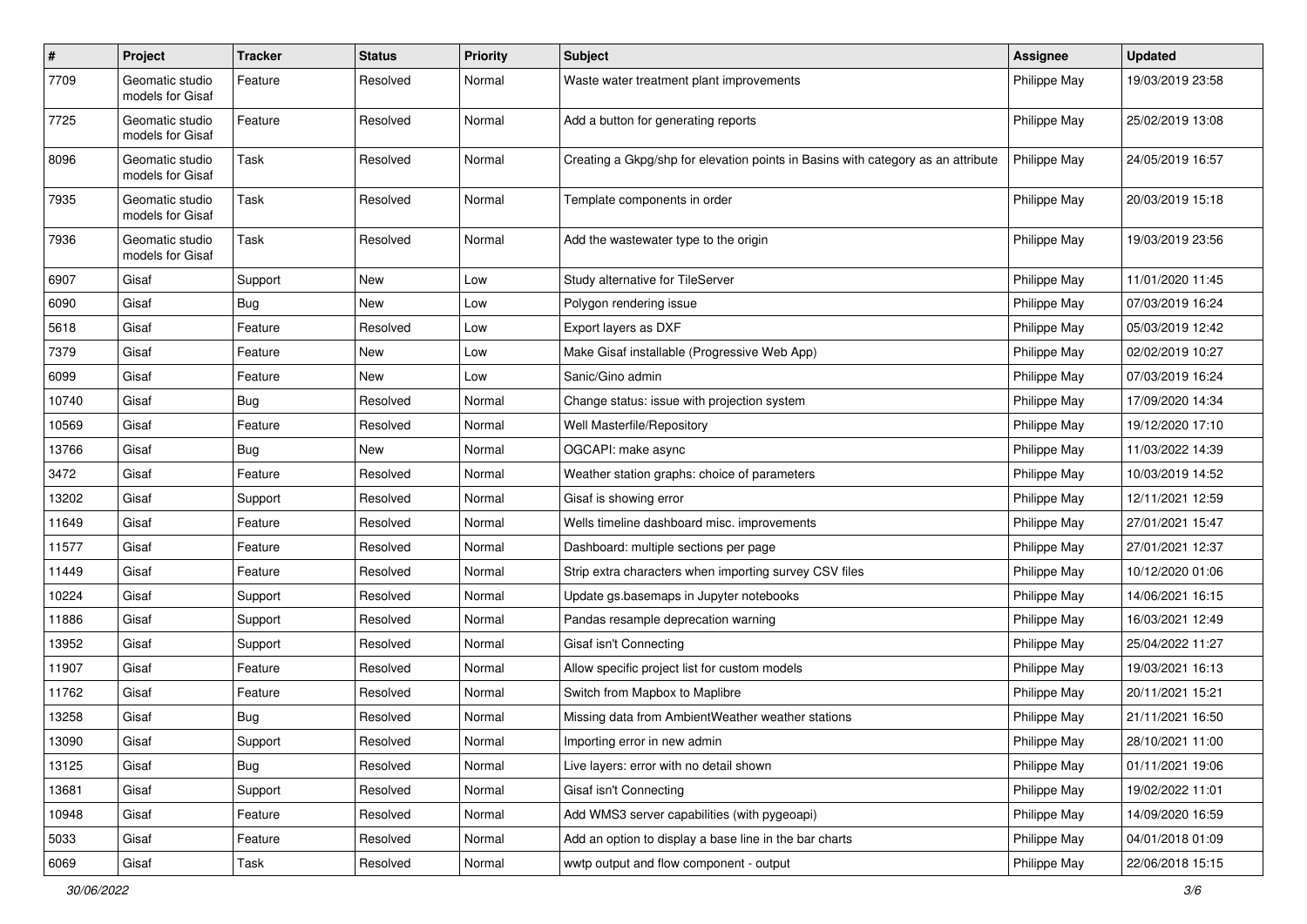| #     | Project | <b>Tracker</b> | <b>Status</b> | <b>Priority</b> | Subject                                                                              | <b>Assignee</b> | <b>Updated</b>   |
|-------|---------|----------------|---------------|-----------------|--------------------------------------------------------------------------------------|-----------------|------------------|
| 5974  | Gisaf   | <b>Bug</b>     | Resolved      | Normal          | Issues in uploading readings into GISAF using interface                              | Philippe May    | 06/02/2019 09:25 |
| 5988  | Gisaf   | Bug            | Resolved      | Normal          | problem with the flow from origin of wastewater to the component                     | Philippe May    | 08/06/2018 15:14 |
| 6538  | Gisaf   | <b>Bug</b>     | New           | Normal          | Well level: improve the form and input processing (dry checkbox)                     | Philippe May    | 12/03/2019 11:09 |
| 9036  | Gisaf   | <b>Bug</b>     | Resolved      | Normal          | Fix login indicator                                                                  | Philippe May    | 03/10/2019 15:15 |
| 8630  | Gisaf   | Feature        | Resolved      | Normal          | Map: add option for filter with status                                               | Philippe May    | 10/07/2019 16:49 |
| 8721  | Gisaf   | Feature        | New           | Normal          | Survey data basket: handle the case when more than one file in the basket per<br>day | Philippe May    | 14/10/2020 17:01 |
| 9483  | Gisaf   | Support        | New           | Normal          | Performance: writing gpkg is slower than shapefiles                                  | Philippe May    | 08/01/2020 11:15 |
| 7584  | Gisaf   | Bug            | In Progress   | Normal          | Error with large integers (graphql)                                                  | Philippe May    | 20/09/2019 10:52 |
| 7527  | Gisaf   | Feature        | Resolved      | Normal          | Give an option to resample data for graphs (eg. rain gauge)                          | Philippe May    | 07/03/2019 16:24 |
| 7813  | Gisaf   | Documentation  | Resolved      | Normal          | Including credits for ESRI basemap (Sat, Highways, Labels)                           | Philippe May    | 05/03/2019 12:39 |
| 8231  | Gisaf   | Bug            | Resolved      | Normal          | Fix status in table definition of new categories                                     | Philippe May    | 03/05/2019 17:26 |
| 8669  | Gisaf   | Feature        | Resolved      | Normal          | Groups of map layers                                                                 | Philippe May    | 26/07/2019 10:51 |
| 9749  | Gisaf   | Feature        | New           | Normal          | Strip extra characters in graphQL queries                                            | Philippe May    | 07/09/2020 12:48 |
| 9538  | Gisaf   | Feature        | New           | Normal          | Download shapefile of raw survey points facility - TO BE REMOVED?                    | Philippe May    | 07/01/2020 14:35 |
| 10014 | Gisaf   | Feature        | Resolved      | Normal          | Interity checks                                                                      | Philippe May    | 19/05/2020 19:23 |
| 11457 | Gisaf   | Support        | Resolved      | Normal          | Building Shed and Retaining Walls are not showing in a map                           | Philippe May    | 14/12/2020 19:52 |
| 10819 | Gisaf   | <b>Bug</b>     | Resolved      | Normal          | Evergreen well: popup showing "null" instead of location, status, type               | Philippe May    | 23/08/2020 23:44 |
| 9493  | Gisaf   | <b>Bug</b>     | Resolved      | Normal          | Plotly png download resize frame                                                     | Philippe May    | 26/12/2019 16:37 |
| 10360 | Gisaf   | Bug            | Resolved      | Normal          | Cannot import survey: accuracy issue                                                 | Philippe May    | 17/06/2020 01:29 |
| 10306 | Gisaf   | Bug            | Resolved      | Normal          | Logout not working                                                                   | Philippe May    | 11/06/2020 12:13 |
| 8756  | Gisaf   | <b>Bug</b>     | Resolved      | Normal          | Map: handle errors when layers (eg, in base maps) don't actually exist               | Philippe May    | 02/08/2019 16:40 |
| 10337 | Gisaf   | Bug            | Resolved      | Normal          | Custom layers with a "status" column not displayed on the map                        | Philippe May    | 13/06/2020 17:36 |
| 9944  | Gisaf   | Feature        | Resolved      | Normal          | Admin: manage categories                                                             | Philippe May    | 10/04/2020 12:06 |
| 9789  | Gisaf   | Feature        | New           | Normal          | Login: put in a dialog                                                               | Philippe May    | 28/02/2020 04:28 |
| 10364 | Gisaf   | Support        | New           | Normal          | Reconcile the reconciliations                                                        | Philippe May    | 17/06/2020 17:27 |
| 10829 | Gisaf   | <b>Bug</b>     | Resolved      | Normal          | Missing symbols                                                                      | Philippe May    | 24/08/2020 12:34 |
| 10830 | Gisaf   | <b>Bug</b>     | Resolved      | Normal          | Import issue with raw survey points                                                  | Philippe May    | 30/08/2020 14:45 |
| 10182 | Gisaf   | Feature        | Resolved      | Normal          | Function to change status of surveyed features                                       | Philippe May    | 15/07/2020 15:10 |
| 10180 | Gisaf   | Bug            | Resolved      | Normal          | Error importing Johan's shapefile                                                    | Philippe May    | 27/05/2020 15:34 |
| 9509  | Gisaf   | Feature        | Resolved      | Normal          | Update angular-plotly to 1.5.0                                                       | Philippe May    | 04/01/2020 12:05 |
| 9510  | Gisaf   | Feature        | Resolved      | Normal          | Automatically resample to daily when there's too much data                           | Philippe May    | 01/01/2020 14:12 |
| 9563  | Gisaf   | Feature        | Resolved      | Normal          | Live layers: add option to link to a map feature                                     | Philippe May    | 12/01/2020 22:22 |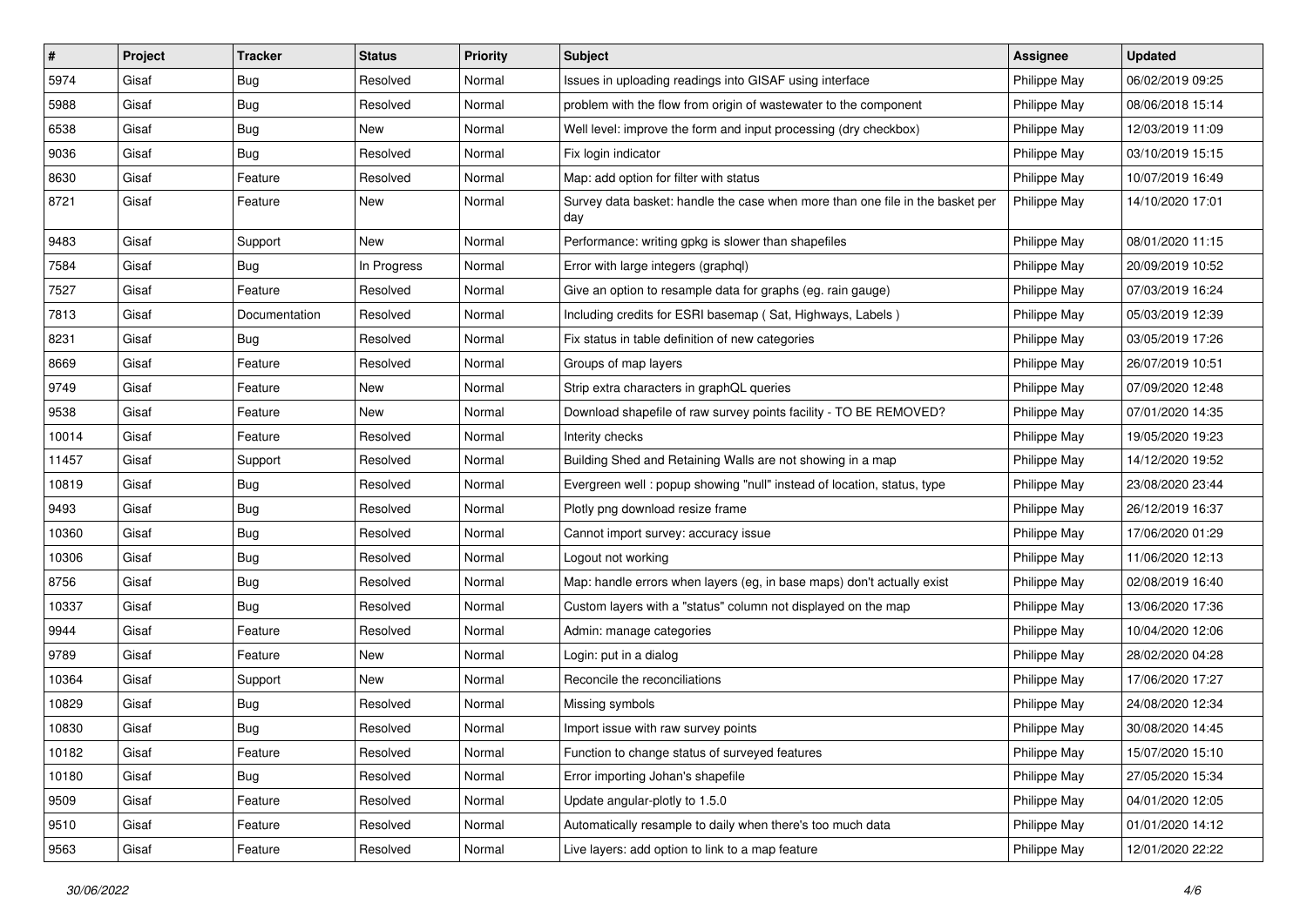| $\vert$ # | Project | <b>Tracker</b> | <b>Status</b> | <b>Priority</b> | <b>Subject</b>                                                                                               | <b>Assignee</b> | <b>Updated</b>   |
|-----------|---------|----------------|---------------|-----------------|--------------------------------------------------------------------------------------------------------------|-----------------|------------------|
| 9516      | Gisaf   | Feature        | Resolved      | Normal          | Map: add option to grab link to the selected feature                                                         | Philippe May    | 02/01/2020 15:42 |
| 9517      | Gisaf   | Feature        | Resolved      | Normal          | Tags: add location                                                                                           | Philippe May    | 03/01/2020 11:54 |
| 9519      | Gisaf   | <b>Bug</b>     | Resolved      | Normal          | Map info: fix icons                                                                                          | Philippe May    | 02/01/2020 13:11 |
| 9552      | Gisaf   | Documentation  | Resolved      | Normal          | Weekly resampling - Starts on mondays                                                                        | Philippe May    | 25/07/2020 17:12 |
| 9466      | Gisaf   | Support        | Resolved      | Normal          | Rename "altitude" to "elevation"                                                                             | Philippe May    | 08/01/2020 11:27 |
| 9465      | Gisaf   | <b>Bug</b>     | Resolved      | Normal          | Export plots to PNG missing axis labels                                                                      | Philippe May    | 08/01/2020 11:35 |
| 9534      | Gisaf   | Feature        | Resolved      | Normal          | GeoJson store: systematically use geodataframes                                                              | Philippe May    | 07/01/2020 16:51 |
| 9603      | Gisaf   | <b>Bug</b>     | New           | Normal          | Map: clean memory after removing layer                                                                       | Philippe May    | 20/01/2020 13:05 |
| 9602      | Gisaf   | <b>Bug</b>     | Resolved      | Normal          | Map: ability to cancel download                                                                              | Philippe May    | 20/01/2020 18:32 |
| 12688     | Gisaf   | Support        | Resolved      | Normal          | Layers are not visible                                                                                       | Philippe May    | 10/08/2021 10:03 |
| 12491     | Gisaf   | Feature        | Resolved      | Normal          | Measure distances on the map                                                                                 | Philippe May    | 11/07/2021 11:51 |
| 10400     | Gisaf   | <b>Bug</b>     | Resolved      | Normal          | Map search: works only once                                                                                  | Philippe May    | 24/06/2020 12:05 |
| 11071     | Gisaf   | Support        | New           | Normal          | Reconciliation: cannot find some points                                                                      | Philippe May    | 01/10/2020 13:03 |
| 10407     | Gisaf   | Bug            | Resolved      | Normal          | Live layer DXF export: missing reprojection                                                                  | Philippe May    | 23/06/2020 04:24 |
| 11081     | Gisaf   | Support        | New           | Normal          | Gisaf doesn't allowed multiple reconciliation                                                                | Philippe May    | 01/10/2020 15:00 |
| 10675     | Gisaf   | Feature        | Resolved      | Normal          | Add attribution on map                                                                                       | Philippe May    | 04/07/2021 13:58 |
| 10213     | Gisaf   | <b>Bug</b>     | Resolved      | Normal          | Point showing in the reconciliation pop-up but error while reconciling                                       | Philippe May    | 26/06/2020 14:37 |
| 10123     | Gisaf   | Bug            | Resolved      | Normal          | Basket Upload: store not saved                                                                               | Philippe May    | 19/05/2020 17:36 |
| 10122     | Gisaf   | Bug            | Resolved      | Normal          | Reconciliation: missing categories                                                                           | Philippe May    | 19/05/2020 02:53 |
| 10125     | Gisaf   | <b>Bug</b>     | Resolved      | Normal          | Feature with Status other than existing, not showing in the map (example: future<br>building outline)        | Philippe May    | 20/05/2020 04:05 |
| 10214     | Gisaf   | Support        | New           | Normal          | Multiple Reconciliations                                                                                     | Philippe May    | 27/05/2020 16:12 |
| 10140     | Gisaf   | Bug            | New           | Normal          | Admin: sort out manager role                                                                                 | Philippe May    | 19/05/2020 19:22 |
| 10149     | Gisaf   | <b>Bug</b>     | Resolved      | Normal          | Import basket: fix authorization auto import                                                                 | Philippe May    | 09/06/2020 23:09 |
| 10152     | Gisaf   | Feature        | Resolved      | Normal          | wells list in Measures Tab with only wells having measures                                                   | Philippe May    | 10/06/2020 15:05 |
| 10289     | Gisaf   | Bug            | Resolved      | Normal          | New basket: cannot import raingauge Excel sheet                                                              | Philippe May    | 11/06/2020 12:17 |
| 10439     | Gisaf   | <b>Bug</b>     | Resolved      | Normal          | Reconciliation: use categories instead of layers                                                             | Philippe May    | 27/06/2020 05:21 |
| 10331     | Gisaf   | Feature        | Resolved      | Normal          | Reconciliation: sort layer by alphabetical order                                                             | Philippe May    | 12/06/2020 17:45 |
| 10536     | Gisaf   | Feature        | Resolved      | Normal          | Migrate PlottableModel.Actions.download_csv_value to plugins                                                 | Philippe May    | 15/07/2020 15:07 |
| 10539     | Gisaf   | <b>Bug</b>     | Resolved      | Normal          | New basket admin: the metadata (surveyor, etc) aren't populated from raw<br>points when importing shapefiles | Philippe May    | 15/07/2020 15:02 |
| 10728     | Gisaf   | Bug            | Resolved      | Normal          | Cannot download CSV for values                                                                               | Philippe May    | 03/08/2020 15:49 |
| 10920     | Gisaf   | Feature        | Resolved      | Normal          | Add option to display labels on the map                                                                      | Philippe May    | 07/09/2020 11:54 |
| 10732     | Gisaf   | Bug            | Resolved      | Normal          | Wind Speed unit                                                                                              | Philippe May    | 04/08/2020 16:52 |